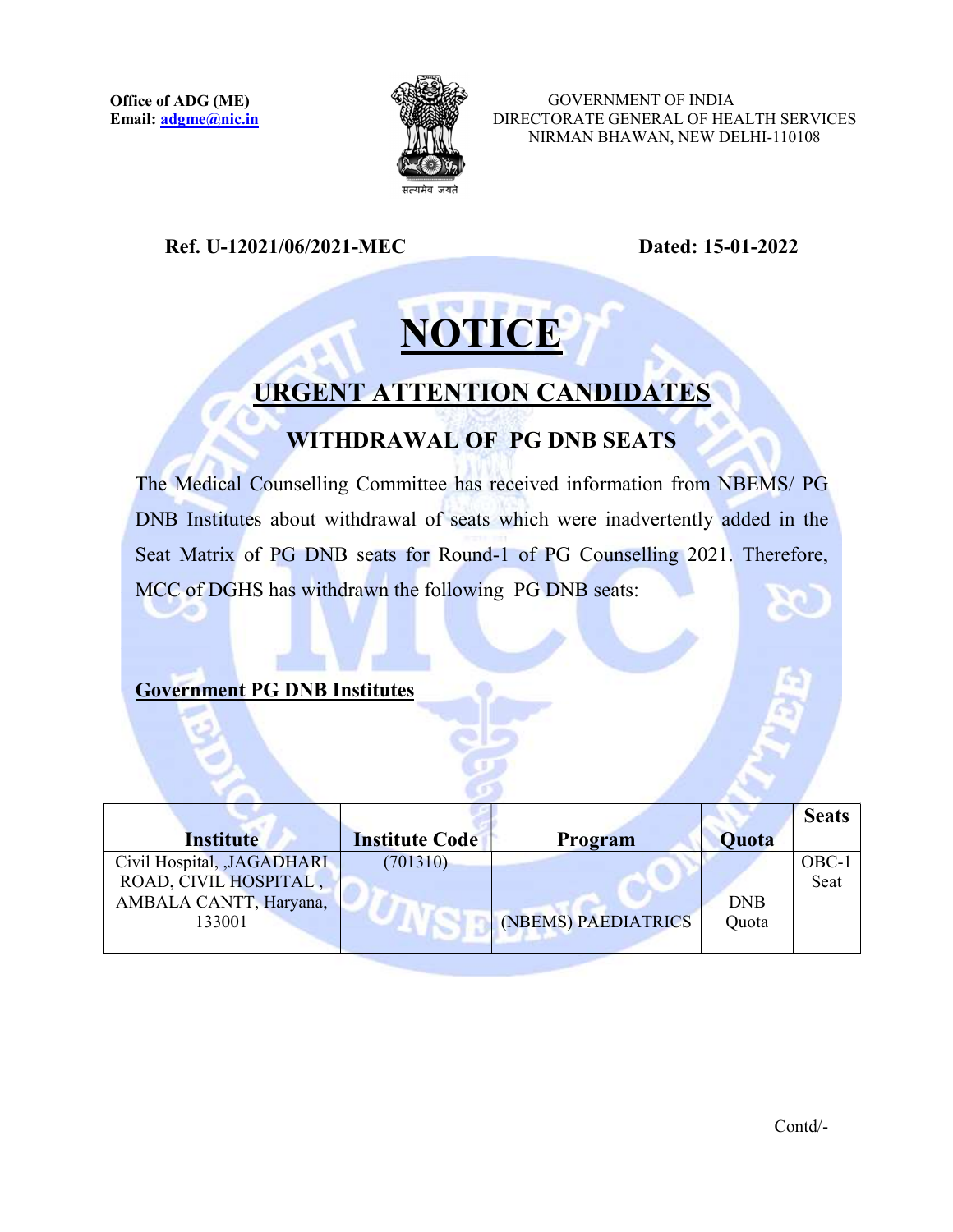### Private PG DNB Institutes

| Institute                                                                                                    | <b>Institute Code</b> | Program                                    | Quota            | Open<br><b>UR</b> |
|--------------------------------------------------------------------------------------------------------------|-----------------------|--------------------------------------------|------------------|-------------------|
| Narayana Hrudayalaya<br>Surgical Hospital, , CAH/1,<br>3rd Phase, Devanur, Mysore,<br>Karnataka, 570019      | (701313)              | (NBEMS)<br><b>OPHTHALMOLOGY</b>            | <b>DNB</b> Quota | 2                 |
| <b>MALABAR INSTITUTE OF</b><br><b>MEDICAL SCIENCES Ltd</b><br>,Chala East, Chala, Kannur,<br>Kerala, 670621  | (701367)              | (NBEMS)<br><b>ANAESTHESIOLOGY</b>          | <b>DNB</b> Quota | $\overline{2}$    |
| <b>MALABAR INSTITUTE OF</b><br><b>MEDICAL SCIENCES Ltd</b><br>,Chala East, Chala, Kannur,<br>Kerala, 670621  | (701367)              | (NBEMS) FAMILY<br><b>MEDICINE</b>          | <b>DNB</b> Quota | $\overline{2}$    |
| <b>MALABAR INSTITUTE OF</b><br><b>MEDICAL SCIENCES Ltd</b><br>, Chala East, Chala, Kannur,<br>Kerala, 670621 | (701367)              | (NBEMS) GENERAL<br><b>MEDICINE</b>         | <b>DNB</b> Quota | $\overline{4}$    |
| <b>MALABAR INSTITUTE OF</b><br><b>MEDICAL SCIENCES Ltd</b><br>, Chala East, Chala, Kannur,<br>Kerala, 670621 | (701367)              | (NBEMS) GENERAL<br><b>SURGERY</b>          | <b>DNB</b> Quota | $\overline{2}$    |
| <b>MALABAR INSTITUTE OF</b><br><b>MEDICAL SCIENCES Ltd</b><br>,Chala East, Chala, Kannur,<br>Kerala, 670621  | (701367)              | (NBEMS) Obstetrics<br>and Gynaecology      | <b>DNB</b> Quota | $\overline{2}$    |
| <b>MALABAR INSTITUTE OF</b><br><b>MEDICAL SCIENCES Ltd</b><br>,Chala East, Chala, Kannur,<br>Kerala, 670621  | (701367)              | (NBEMS)<br><b>ORTHOPAEDICS</b>             | <b>DNB</b> Quota | 2                 |
| <b>MALABAR INSTITUTE OF</b><br>MEDICAL SCIENCES Ltd<br>,Chala East, Chala, Kannur,<br>Kerala, 670621         | (701367)              | (NBEMS)<br>Otorhinolaryngology<br>(E.N.T.) | <b>DNB</b> Quota | $\overline{2}$    |
| MALABAR INSTITUTE OF<br>MEDICAL SCIENCES Ltd<br>,Chala East, Chala, Kannur,<br>Kerala, 670621                | (701367)              | (NBEMS)<br><b>PAEDIATRICS</b>              | <b>DNB</b> Quota | 3                 |
| <b>MALABAR INSTITUTE OF</b><br>MEDICAL SCIENCES Ltd<br>,Chala East, Chala, Kannur,<br>Kerala, 670621         | (701367)              | (NBEMS)<br><b>PATHOLOGY</b>                | <b>DNB</b> Quota | $\overline{2}$    |